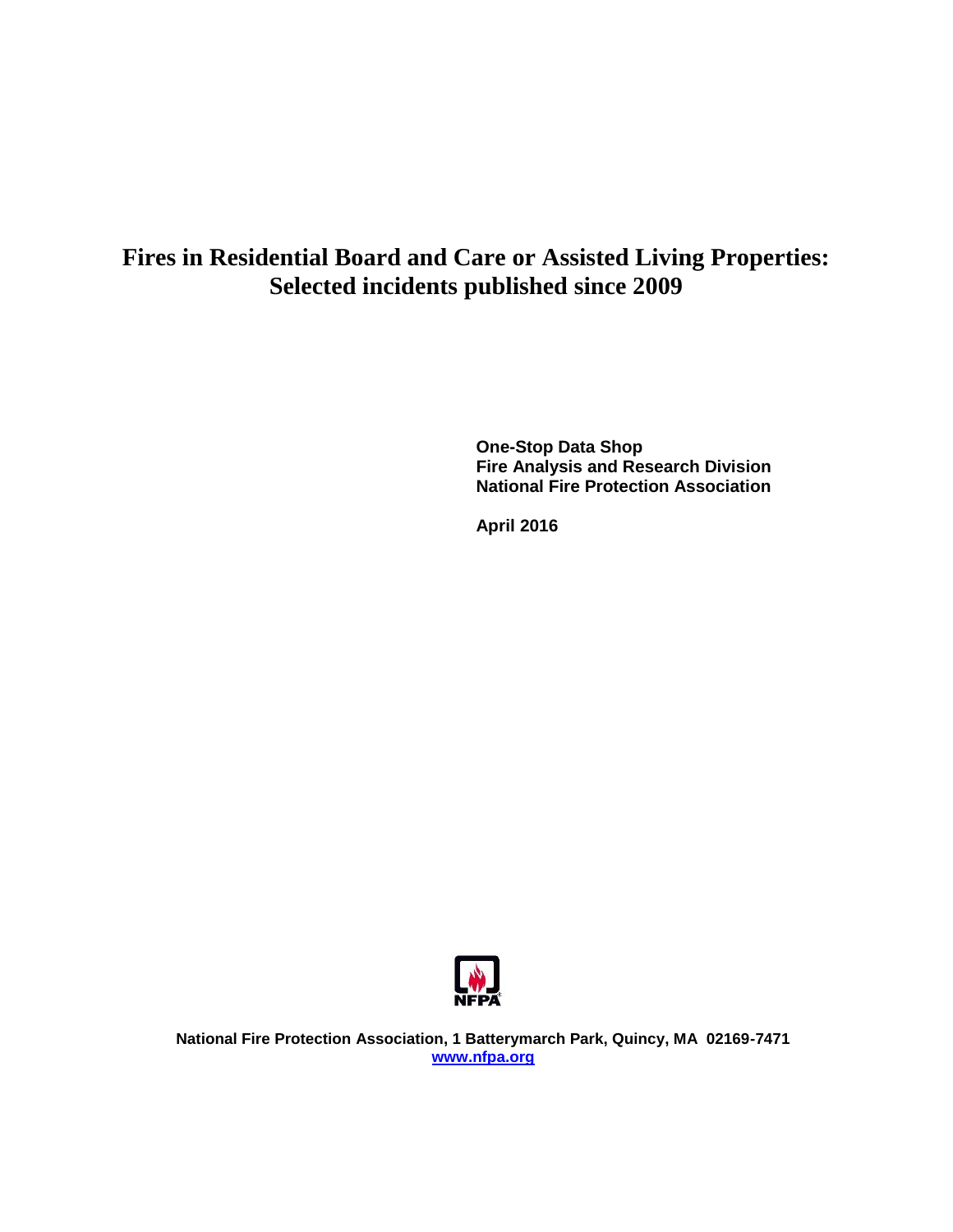#### **Acknowledgements**

The National Fire Protection Association thanks all the fire departments and state fire authorities who participate in the National Fire Incident Reporting System (NFIRS) and the annual NFPA fire experience survey. These firefighters are the original sources of the detailed data that make this analysis possible. Their contributions allow us to estimate the size of the fire problem.

We are also grateful to the U.S. Fire Administration for its work in developing, coordinating, and maintaining NFIRS.

For more information about the National Fire Protection Association, visit [www.nfpa.org](http://www.nfpa.org/) or call 617-770- 3000. To learn more about the One-Stop Data Shop go to [www.nfpa.org/osds](http://www.nfpa.org/osds) or call 617-984-7451.

Copies of this analysis are available from:

National Fire Protection Association One-Stop Data Shop 1 Batterymarch Park Quincy, MA 02169-7471 www.nfpa.org e-mail: osds@nfpa.org phone: 617-984-7451

NFPA Index No. 2663

Copyright© 2016, National Fire Protection Association, Quincy, MA

This custom analysis is prepared by and copyright is held by the National Fire Protection Association. Notwithstanding the custom nature of this analysis, the NFPA retains all rights to utilize all or any part of this analysis, including any information, text, charts, tables or diagrams developed or produced as part hereof in any manner whatsoever as it deems appropriate, including but not limited to the further commercial dissemination hereof by any means or media to any party. Purchaser is hereby licensed to reproduce this material for his or her own use and benefit, and to display this in his/her printed material, publications, articles or website. Except as specifically set out in the initial request, purchaser may not assign, transfer or grant any rights to use this material to any third parties without permission of NFPA.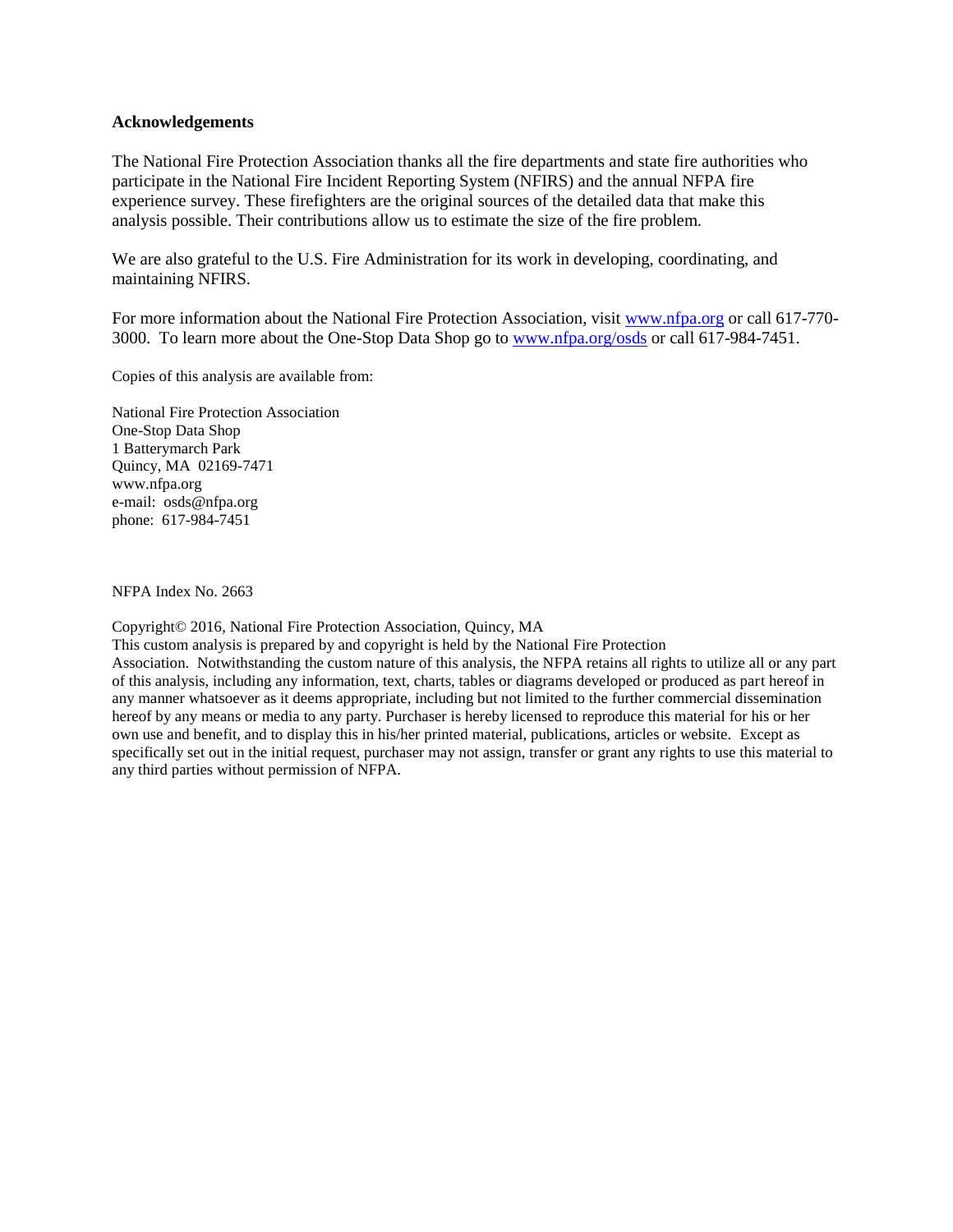# **Fires in Residential Board and Care or Assisted Living Properties: Selected incidents published since 2009**

The following incident descriptions were previously published in NFPA publications from 2009 to January 2016.These reports illustrate what *can* happen; they should not be considered typical or representative.

## **Heated towels result in fire in assisted living facility, Texas**

Hot grease-laden towels taken from a dryer were blamed for a fire in an assisted living facility that caused significant structural damage.

The fire could have been avoided if fire sprinklers had been installed, according to the local fire chief. "One sprinkler probably would have contained the fire until the fire department arrived," the chief said.

The single-story, wood-frame building had a brick veneer and covered an area of approximately 62,147 square feet. The steel-truss roof had a wood deck and asphalt roof surface. Smoke detectors were located throughout the building and connected to a fire alarm panel that was monitored by a central station alarm company. The building had 60 residents ranging in age from 80 to 100. The automatic fire detection system worked as designed to alert residents and staff to the fire.

The fire began in a kitchen storage room, where the pile of towels had ignited and spread to other combustibles. Smoke from the fire triggered the fire alarm, which summoned the fire department at 10 p.m. Firefighters extinguished the fire with a hose line. The fire did not affect the residential area of the building and no injuries were reported.

Investigators found that towels laden with grease had been cleaned and placed in the dryer. The hot towels retained enough heat to self-ignite. Evidence of grease remaining on the towels may have contributed to the ignition sequence.

The property, valued at slightly more than \$2.2 million, had structural losses of \$800,000 and contents losses of \$50,000. The fire chief stated the building is being remodeled with a fire sprinkler system installed throughout.

Kenneth J. Tremblay, "Firewatch," *NFPA Journal,* January/February 2016

# **Fire in assisted living home claims lives of two residents, California**

Two women died in a fire in a single-family house that was being used as a residence for adults with cognitive disabilities.

The one-story, wood-frame building, which was 63 feet long and 40 feet wide, had a stucco exterior. Battery-operated smoke alarms had been installed in the bedrooms and hallway. There were no sprinklers.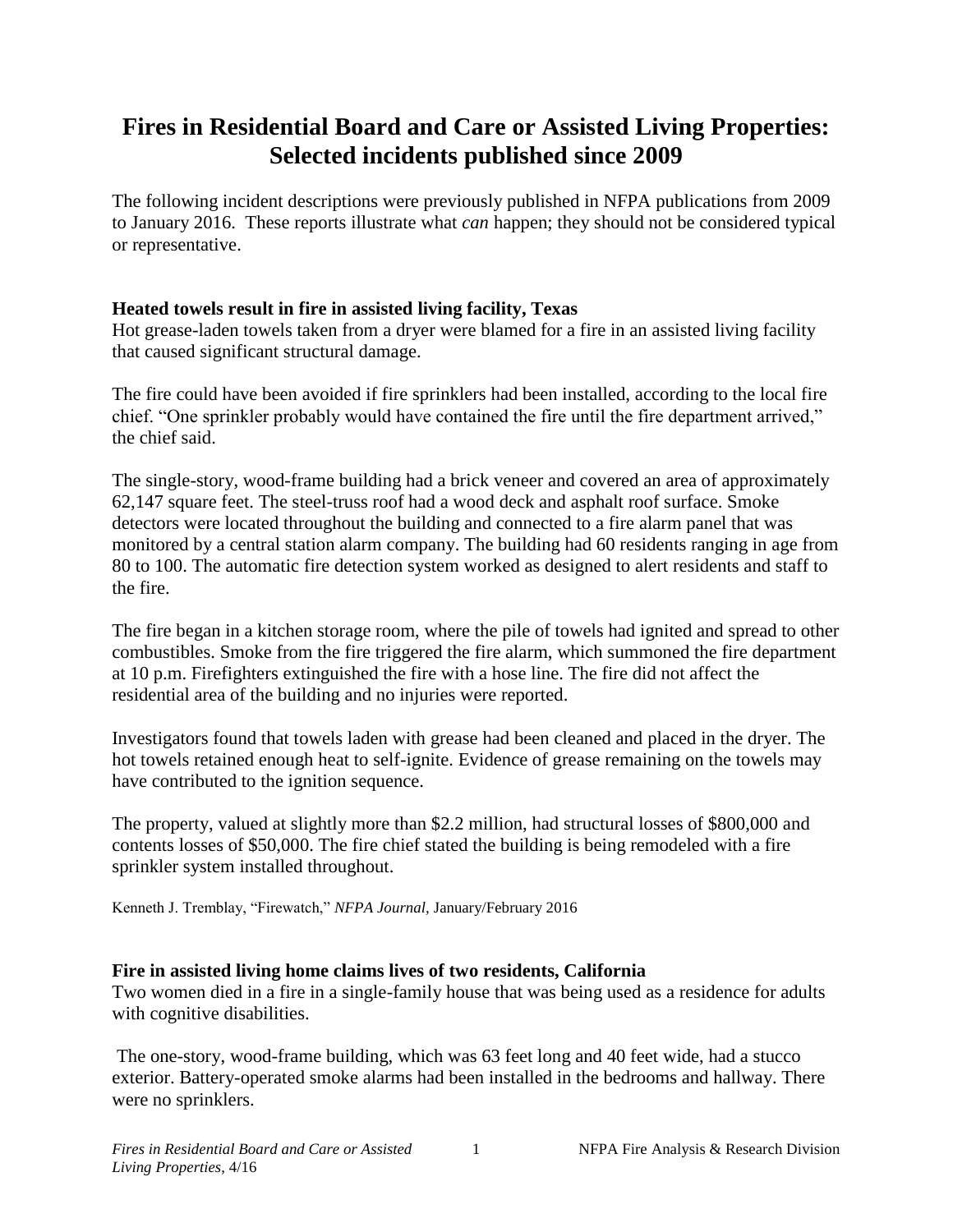The fire started on the bed in the caretaker's bedroom, when a fault in an electrical device ignited paper and a bedspread. A smoke alarm sounded in the room and alerted the caretaker, who was cooking breakfast. She placed a wet towel over the flames on the bed and, thinking she had extinguished the fire, left the room.

Several minutes later, the smoke alarms sounded again, and the caretaker assumed they were the result of residual smoke. However, the fire had reignited and spread to nearby combustibles, then out of the room into a hallway and garage.

The caretaker called 911 and was trying to reenter the building when the fire department arrived.

The two victims, a 53-year-old woman and a 46-year-old woman, were asleep and did not respond to the alarm. Both died of smoke inhalation. One firefighter received a burn injury.

Damage to the structure, the value of which was not reported, was estimated at \$250,000. Damage to its contents was estimated at \$125,000.

Kenneth J. Tremblay, "Firewatch," *NFPA Journal*, September/October 2015

## **Sprinkler douses fire started by ignition of oily rags in trash can, Washington**

Oily rags in an open trash can in the kitchen of an assisted-living facility spontaneously ignited, starting a fire that spread to a wall until heat activated a sprinkler.

The three-story, wood-frame building, which measured 100 feet(30 meters), contained 80 unites in addition to common spaces. The building's fire alarm system monitored the water flow of the wet-pipe sprinkler, which was installed in compliance with the local code.

A building occupant who heard the fire alarm activate discovered the fire in the kitchen and tried unsuccessfully to extinguish the blaze using a dry chemical portable fire extinguisher. By the time firefighters arrived at 9 p.m., however, a single sprinkler head had already extinguished the fire. Investigators determined that someone had improperly disposed of oily rags in the regular trash and that they had ignited spontaneously.

The sprinkler spared the building significant fire damage, keeping losses to \$5,000. There were no injuries.

Kenneth J. Tremblay, 2014," Firewatch", *NFPA Journal*, November/December 32.

## **Sprinklers extinguish fire in assisted-living facility, Alabama**

A 63-year-old woman on home oxygen was smoking when she fell asleep in her apartment at an assisted-living facility and her bedding and mattress ignited. The facility was equipped with a wet-pipe sprinkler system, and two sprinklers activated, alerting the occupants and extinguishing the fire. The apartment in the two-story, wood-frame facility building covered approximately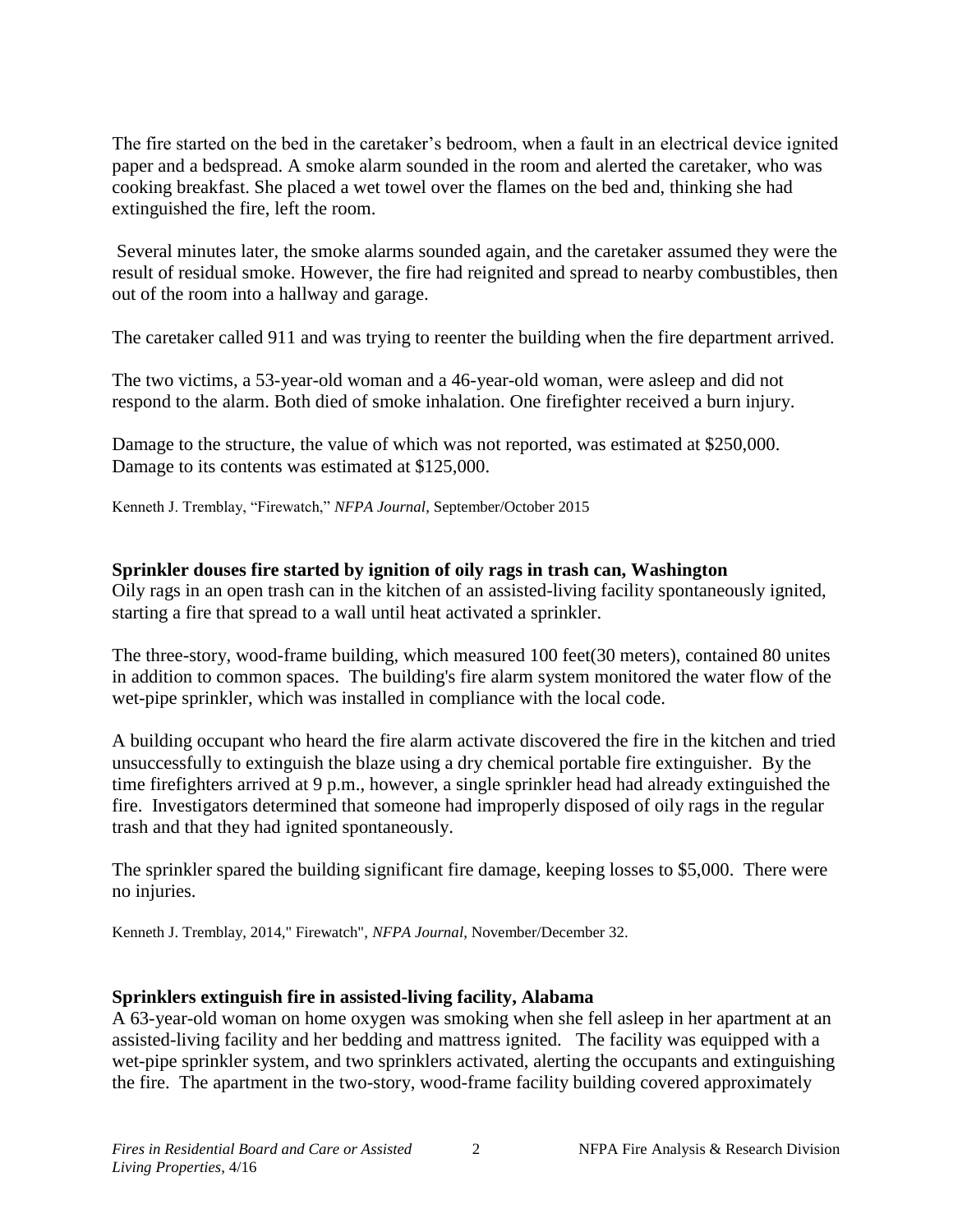624 square feet (58 square meters). In addition to the sprinkler system, there was a water flow alarm monitored by a fire alarm and notification system.

The fire department received the automatic alarm at 6:49 a.m. and additional phone reports of a possible fire with water coming from the apartment door. When firefighters arrived six minutes later, they found that the sprinkler system had extinguished the fire.

Investigators determined that the woman, who suffered smoke inhalation and a burn to one of her shoulders, fell asleep while she was smoking in bed. The sprinklers limited damage to the building, valued at \$600,000, and its contents, valued at \$200,000, to an estimated \$75,000 and \$25,000, respectively.

Kenneth J. Tremblay, 2014," Firewatch", *NFPA Journal*, September/October 33 .

### **Sprinkler controls fire in group home, Minnesota**

A group home sustained only minor damage when a sprinkler activated and controlled a fire that started in a clothes dryer in the basement laundry room.

The two-story, wood-frame house, which covered an area of 1,779 square feet (165 square meters), had an NFPA 13D residential sprinkler system. Smoke alarms were also present, although the type and coverage was not reported.

When firefighters arrived three minutes after the 10:53 p.m. 911 call, they found that the staff and the four residents had already evacuated the building without injury. entering the smoky basement with a 1 3/4-inch hose line, they found that a sprinkler had prevented flames from spreading from the clothes dryer to any other combustibles nearby.

Investigators determined that clothing in the dryer ignited, but their report did not provide any details as to what might have cause the ignition.

The fire caused an estimated \$10,000, in structural damage to the property and \$2,000 in damage to its contents. Some of the home's residents were relocated to temporary housing, while others were sent to stay with their relatives.

Kenneth J. Tremblay, 2014," Firewatch", *NFPA Journal*, January/February 35.

## **Four dead in residential care facility, Texas**

A fire in this two-story residential care facility for physically disabled residents was reported at 10:40 p.m. on an August evening. The facility covered 3,000 square feet (279 square meters) and was made of unprotected wood-frame construction.

Smoke detection equipment was present. The type and coverage was not reported, but they did not operate; the reason why was not reported. There was no automatic suppression equipment. No information about the fire origin or path was reported.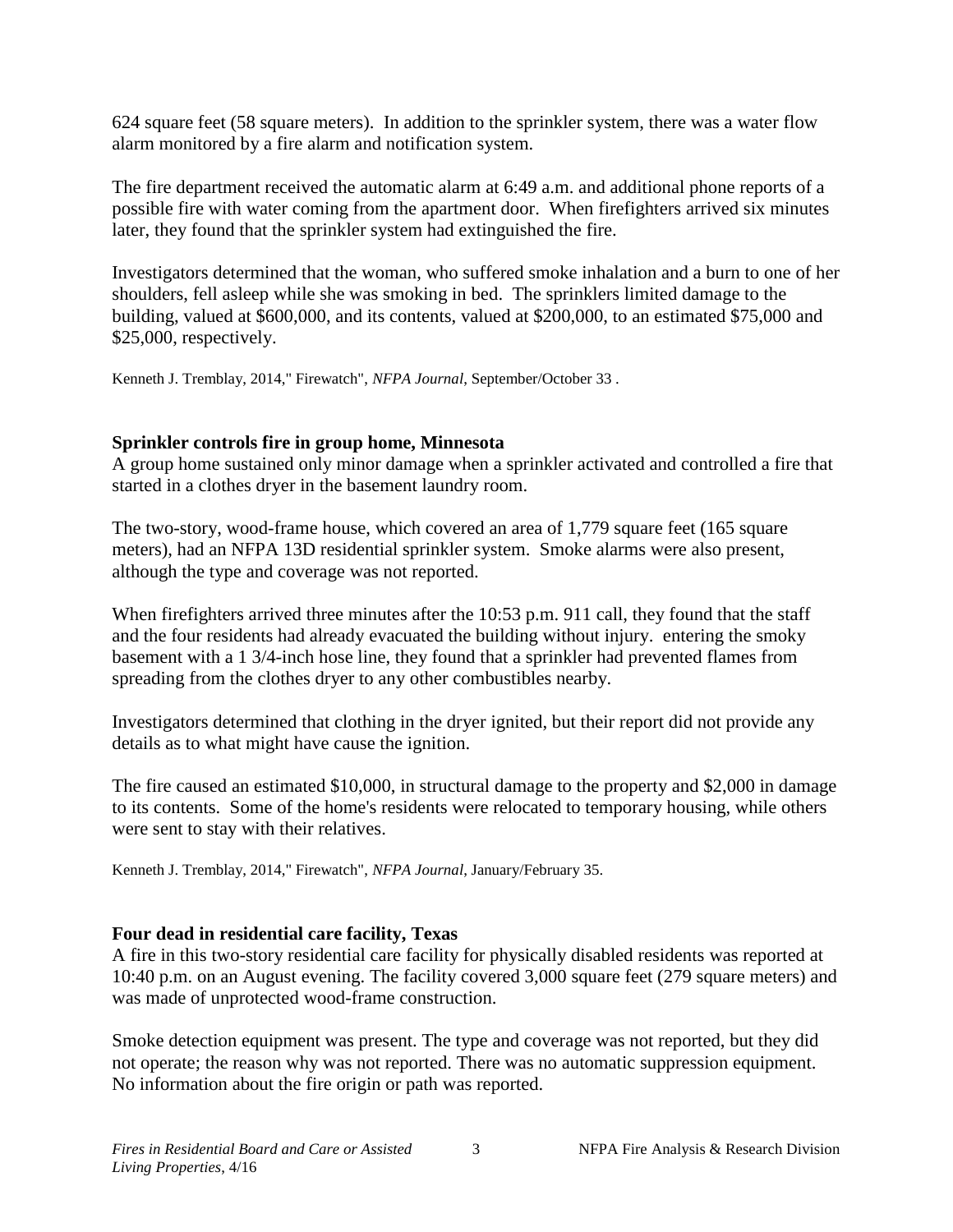Firefighters initiated an offensive attack to allow for search and rescue for the occupants who were reported missing. In addition to the four residents who died, nine others evacuated uninjured.

Adapted from Stephen G. Badger's 2012 report, *Catastrophic Multiple-Death Fires in 2012*, NFPA Fire Analysis and Research, Quincy, MA.

## **Five Dead in Board and Care Fire, California**

A fire in a one-story, residential board-and-care facility for adults with mobility and cognitive impairments that covered 3,000 square feet (279 square meters) was reported at 11:49 p.m. on a May night. The facility was of unprotected wood-frame construction.

The activation of the battery-operated smoke alarms was not determined. There was no automatic suppression equipment.

The fire broke out in a bedroom, and heavy smoke and flames were showing when firefighters arrived. Six people were reported trapped in the structure when firefighters arrived. All five victims were found in bedrooms. Three other occupants, including two staff members, were injured.

Adapted from Stephen G. Badger's 2012 report, *Catastrophic Multiple-Death Fires for 2011*, NFPA Fire Analysis and Research, Quincy, MA.

## **Sprinkler controls fire in laundry room dryer, Wisconsin**

A fire in the laundry room of an eight-unit residential board and care facility resulted in water and smoke damage. However, a sprinkler prevented significant losses when it kept the fire under control until firefighters arrived.

The single-story, wood-frame facility was built on a concrete slab and had a wooden roof covered with metal. The automatic fire detection system was monitored by a central station alarm company, and the wet-pipe sprinkler system had monitored water flow alarms.

The fire began in the removable lint trap of a gas-powered clothes dryer. As the flames spread to the dryer's contents and its plastic parts, the smoke and heat activated the detection and suppression systems at 8:31 p.m. This alerted the fire department, as well as the residents and the staff, who immediately began their evacuation procedures.

Upon arrival, firefighters found light smoke by the open front door and discovered that the fire in the laundry room was being held in check by the sprinkler. One crew closed the door to the laundry room until they positioned a hose line, which they used to extinguish the blaze. Other crews helped the staff move residents to the north end of the building until the fire was brought under control.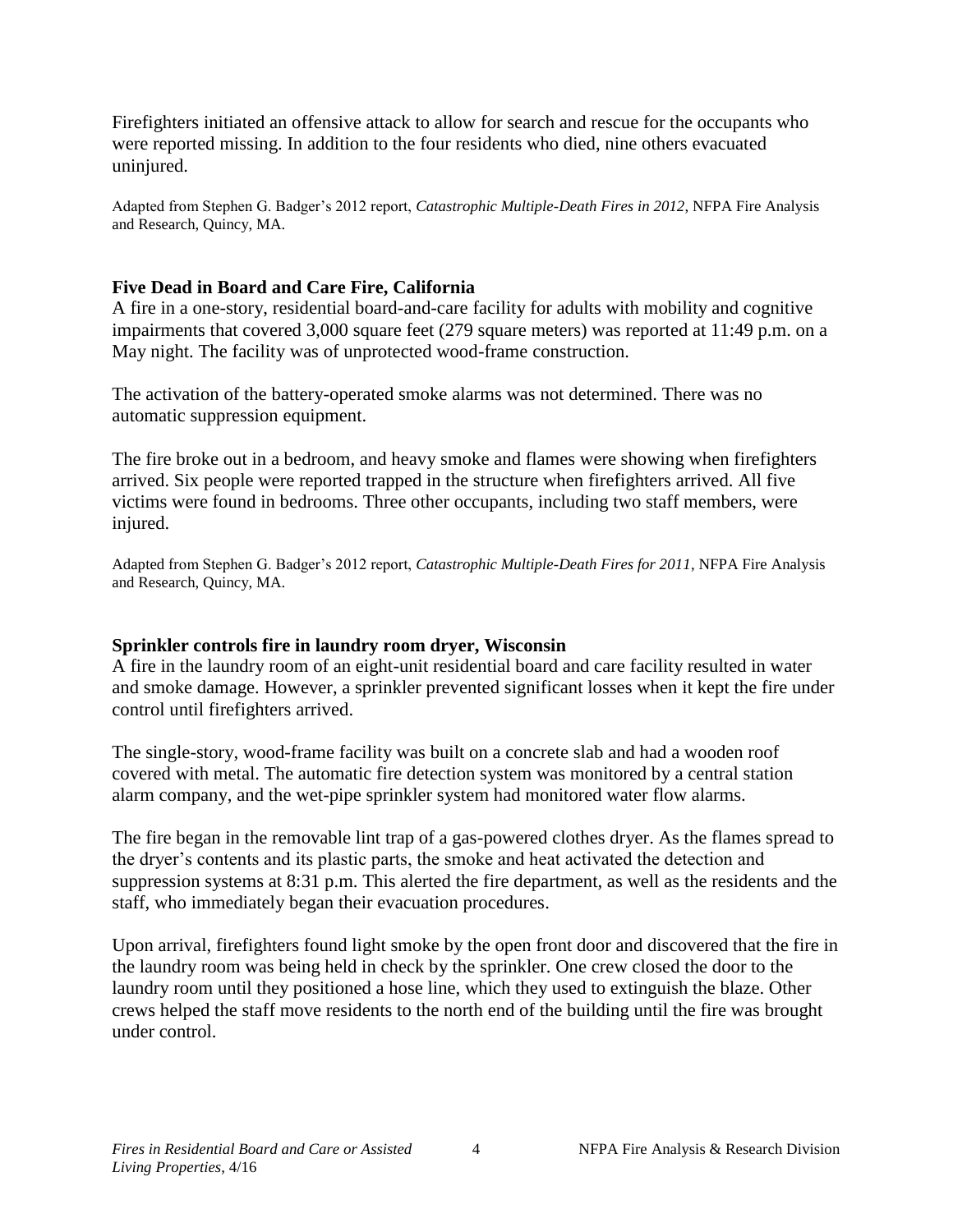The combined damage to the building, which was valued at \$804,000, and its contents was estimated at \$13,000. One woman was treated during the incident and later transported to the hospital.

Kenneth J. Tremblay, 2012, "Firewatch," *NFPA Journal,* March/April, 18.

## **Sprinklers Stop Fire in Residential Board and Care Facility, Arizona**

A caregiver and all the occupants of a residential board and care facility escaped injury when two sprinklers extinguished a fire that began when the staffer left a pan of grease heating unattended on the stove.

The single-story, wood-frame facility occupied a converted single-family home. It had a wetpipe sprinkler system, installed in accordance with NFPA 13R, that provided coverage in all living areas and was monitored by a central station alarm company. Smoke alarms were present in the great room and resident sleeping rooms, but they did not operated because they were not near the kitchen.

The facility housed nine people who suffered from Alzheimer's disease. At the time of the fire, they were being cared for by a single staff member, who put the pan on the electric stove and went to watch television. The heat from the stove ignited the grease, and flames spread to the cabinets and walls before the sprinklers in the kitchen extinguished the fire.

The fire department received a water flow alarm at 2:45 a.m. and responded to find that the sprinklers had already extinguished the fire. Firefighters tried to control the flow of water from the two operating sprinklers, but they were concealed so that the traditional method of placing a wooden block in the sprinkler to limit flow was not possible. The water department was contacted and turned off the water so firefighters could plug the sprinklers.

The caregiver admitted that he had started heating some grease and then gone to another room to watch television. During the interview, investigators thought he appeared to be impaired by alcohol, which may have contributed to the start of the fire. They referred the matter to law enforcement for further evaluation.

None of the residents was injured. One was picked up by family, and the other eight were transferred to similar facilities under the same ownership.

The home, valued at \$250,000, and its contents, valued at \$175,000, sustained a combined loss of \$30,000.

Kenneth J. Tremblay, 2012, "Firewatch," *NFPA Journal,* January/February 18.

## **Sprinklers control clothes dryer fire, Missouri**

A single sprinkler activated and held an early morning fire in the laundry room at a residential board-and-care facility in check until firefighters arrived to extinguish it.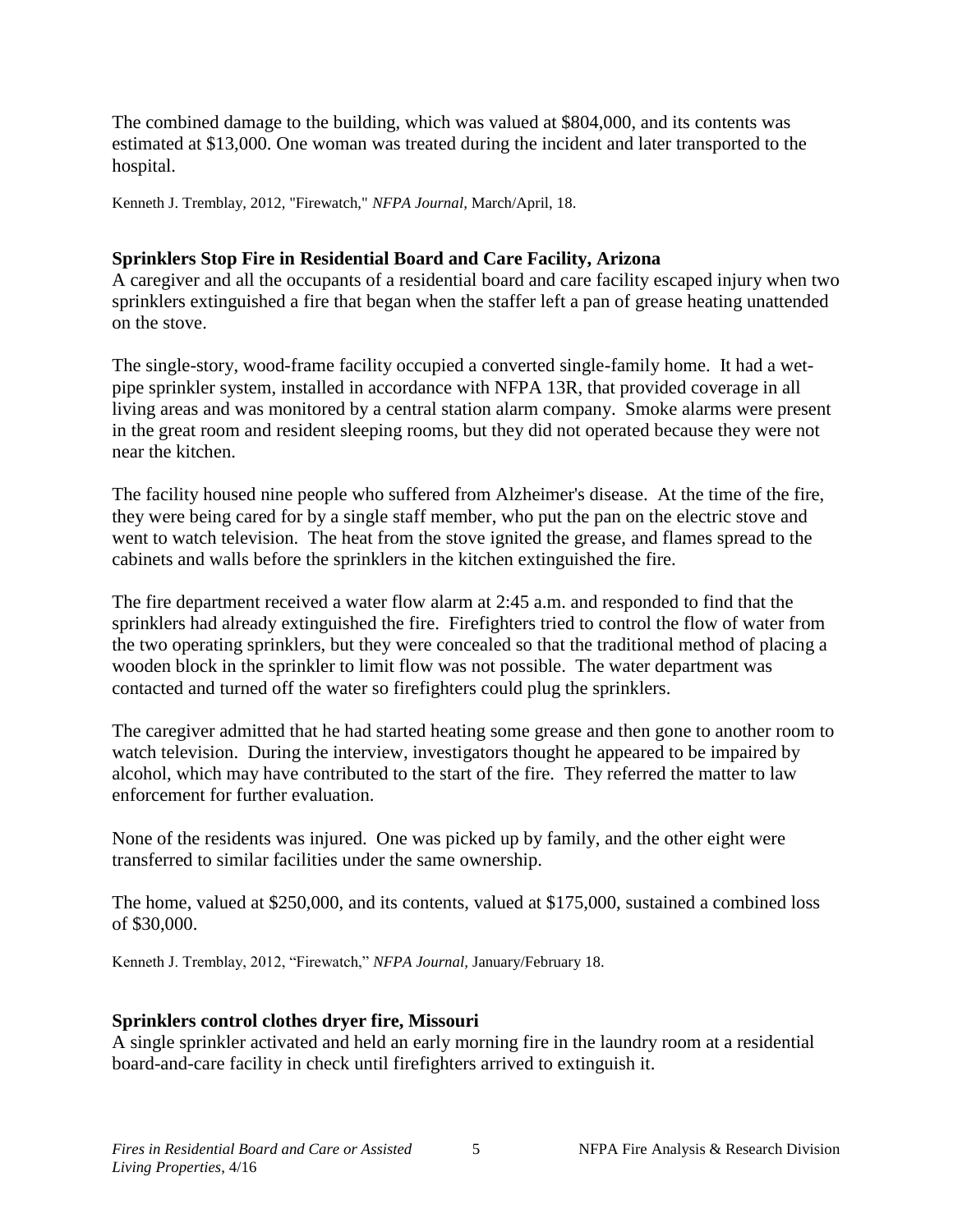The facility, which occupied a one-story, single-family, wood-frame house, had hardwired smoke alarms that operated during the fire and a wet-pipe sprinkler system. Neither system was connected to a central station alarm company and provided only local alarms. At the time of the fire, six residents and one staff member occupied the facility.

The staff member heard noise coming from the dryer in the laundry room, as well as what sounded to her like a circuit breaker tripping, and went to investigate. When she saw the fire, she immediately alerted the occupants and evacuated them before she called 911 at 2:19 a.m. Firefighters arriving minutes later discovered a single sprinkler controlling the fire and used their hose lines to extinguish the blaze.

Investigators found that the piping supplying the three sprinklers in the laundry room was full of rust that blocked the flow of water, but a section of pipe feeding the kitchen remained operational and a fourth sprinkler in the adjacent kitchen operated and controlled the flames.

The value of the facility and the extent of the damage were not reported. There were no injuries.

Kenneth J. Tremblay, 2010, "Firewatch", *NFPA Journal*, November/December, 25.

### **Four Dead in Board and Care Fire, New York**

A fire in this one-story board and care occupancy of unprotected wood-frame construction that covered 4,280 square feet (398 square meters) was reported at 5:30 p.m. At the time of the fire, there were nine residents and two staff members present.

A building fire alarm system was installed consisting of smoke detectors in sleeping areas and most common spaces. Heat detectors were installed in the kitchen, laundry room, and shower room as well as in the attic space. A wet-pipe sprinkler system designed to meet the requirements of NFPA 13D, *Standard for the Installation of Sprinkler Systems in One- and Two-Family Dwellings and Manufactured Home*s was also provided. Two sprinkler heads operated as designed, though they were not effective as the fire started outside the structure and spread inside.

The fire originated in a plastic trash container on an attached porch. The fire spread into the attic and then throughout the rest of the building. The cause was not determined but investigators reported that human activity was involved in some way.

Although both systems operated, the origin of the fire prevented either system from having an early impact on the fire. Several residents had been relocated and evacuated before deteriorating fire conditions prevented further rescue attempts. Some of the residents who were evacuated out of the building returned to what they deemed the safety of their familiar space and died while others who had been staged in a mudroom at the main entrance simply did not escape.

Adapted from Stephen G. Badger's 2010 report, *Catastrophic Multiple-Death Fires for 2009*, NFPA Fire Analysis and Research, Quincy, MA.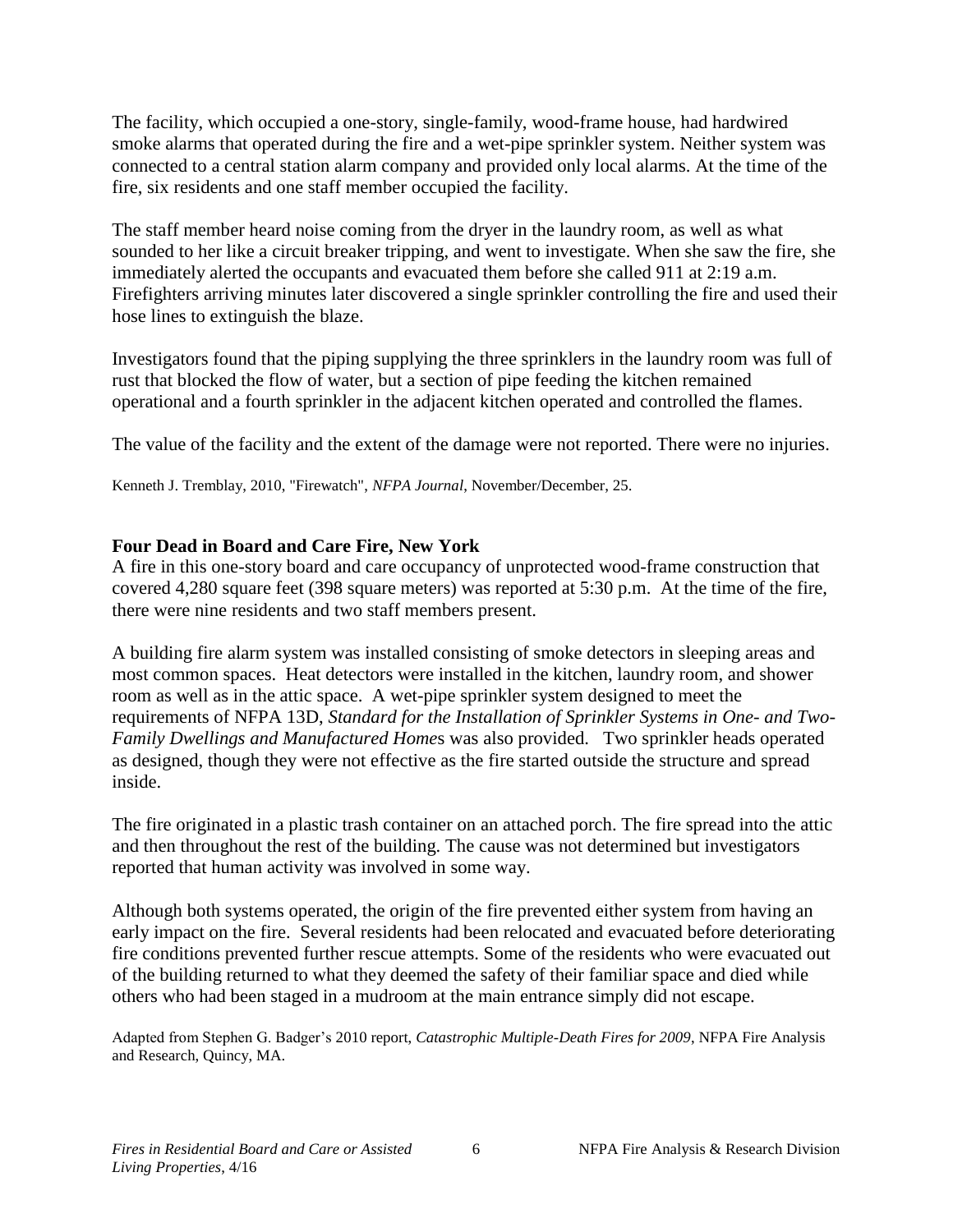## **Medical oxygen intensifies fire started by smoking materials, Georgia**

Firefighters arriving at a 40-unit board-and-care facility seven minutes after receiving a 3:51 a.m. water flow alarm found that a sprinkler had already extinguished the fire, which began when the woman living in the unit dropped a cigarette on her upholstered lift chair. They removed the woman, who had been unable to open her door, without incident.

The sprinkler was part of a monitored wet-pipe sprinkler system that protected the three-story, wood-frame facility. The building, which covered almost 30,000 square feet (2,700 square meters), was also equipped with a fire detection system.

Investigators, who found evidence of improperly discarded cigarettes throughout the apartment, believe that the chair in which the woman dropped the cigarette was saturated with the home oxygen she was using. She had left the operating nasal cannula over the chair's arm when she got up to use the bathroom and returned to find the oxygen tubing and chair ablaze. She tried unsuccessfully to extinguish the flames with a pail of water before trying to leave the unit.

Damage was limited to the room of origin. The woman was not injured.

Ken Tremblay, 2010, "Firewatch", *NFPA Journal*, September/October, 31-32.

## **Staff Extinguishes Small Fire in Assisted-Living Facility, Florida**

Six occupants of an assisted-living facility suffered smoke inhalation injuries in a fire that began when the battery of a laptop computer overheated and ignited the computer's plastic casing. Fortunately, the facility's staff easily confined the fire to the room of origin using a portable fire extinguisher.

The one-story, wood-frame facility, which covered an area of almost 16,000 square feet (1,500 square meters), had a monitored fire detection system that provided coverage in the common spaces and individual rooms. The building was also equipped with a wet-pipe sprinkler system.

The fire activated the alarm, alerting a staff member who responded with a fire extinguisher, as other staff members began evacuating the building. The occupant of the room of fire origin called 911; the alarm company reported the incident, as well.

Firefighters quickly responded to the alarm and helped the staff treat the injured residents. The sprinklers failed to operate because the fire was so small and so quickly extinguished.

The building, valued at \$1.4 million was not damaged. Damage to its contents was estimated at \$1,000.

Ken Tremblay, 2010, "Firewatch", NFPA *Journal*, May/June, 40+42.

## **Smoking on Oxygen Injures One, Pennsylvania**

A resident of a board-and-care facility was burned and his bedding damaged by a fire started by a cigarette. The occupant, whose age was not reported, was smoking while using oxygen.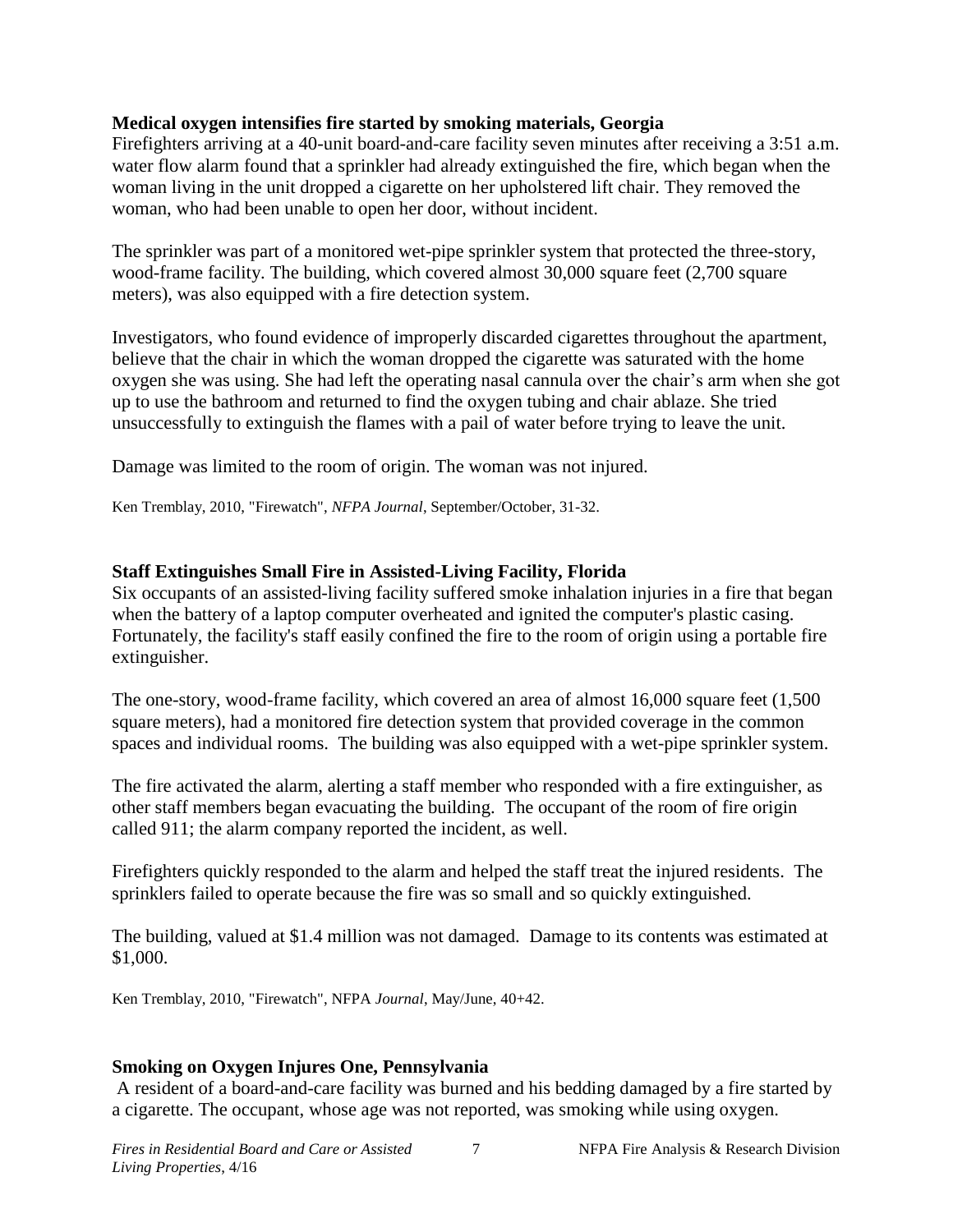The four-story facility was 119 feet (36 meters) long and 46 feet (14 meters) wide. The building did not have sprinklers, although a fire detection system monitored by a central station alarm company provided full coverage. Each unit and all common areas had smoke detectors that worked as designed.

The fire department received the alarm from the alarm company at 3:40 p.m. Arriving firefighters found that a staff member had successfully extinguished the fire on the resident's bed using a 10-pound (5-kilogram) dry chemical fire extinguisher. The staff had been alerted to the fire by the fire detection system.

The structure, valued at \$300,000, sustained approximately \$2,000 in damage.

Ken Tremblay, 2009, "Firewatch", *NFPA Journal*, September/October, 25.

### **Sprinklers Control Fire, Nebraska**

A single sprinkler controlled a fire in a thirteenth-floor apartment in an assisted-living facility, saving the life of an 84-year-old man who used a wheelchair.

The 14-story, 100-unit residence was constructed of steel with a wood interior. A wet-pipe sprinkler system provided full coverage, as did smoke and heat detectors, all of which were monitored by a central station monitoring service.

The fire started when a malfunctioning heating and air conditioning unit ignited its plastic housing, and the flames spread from the unit to plastic blinds, a clock radio, and a nearby couch. The smoke and heat activated the fire detection and suppression systems, alerting the central station, which notified the fire department at 11:55 a.m.

The alarm system woke the sleeping man, who managed to get into his wheelchair. During his attempt to leave the room, however, he became disoriented and could not find his way out. Responding firefighters found him in his bedroom.

The sprinkler system was credited with limiting property damage to an estimated \$60,000

Kenneth J. Tremblay, 2009, "Firewatch," *NFPA Journal,* July/August, 18.

## **Sprinkler Extinguishes Bedding Fire, Arizona**

A sprinkler in the bedroom of an assisted-living facility extinguished a fire that began when the room's wheelchair-bound occupant ignited his bedding while lighting a cigar. The sprinkler triggered the system's central station alarm, and the monitoring company notified the fire department.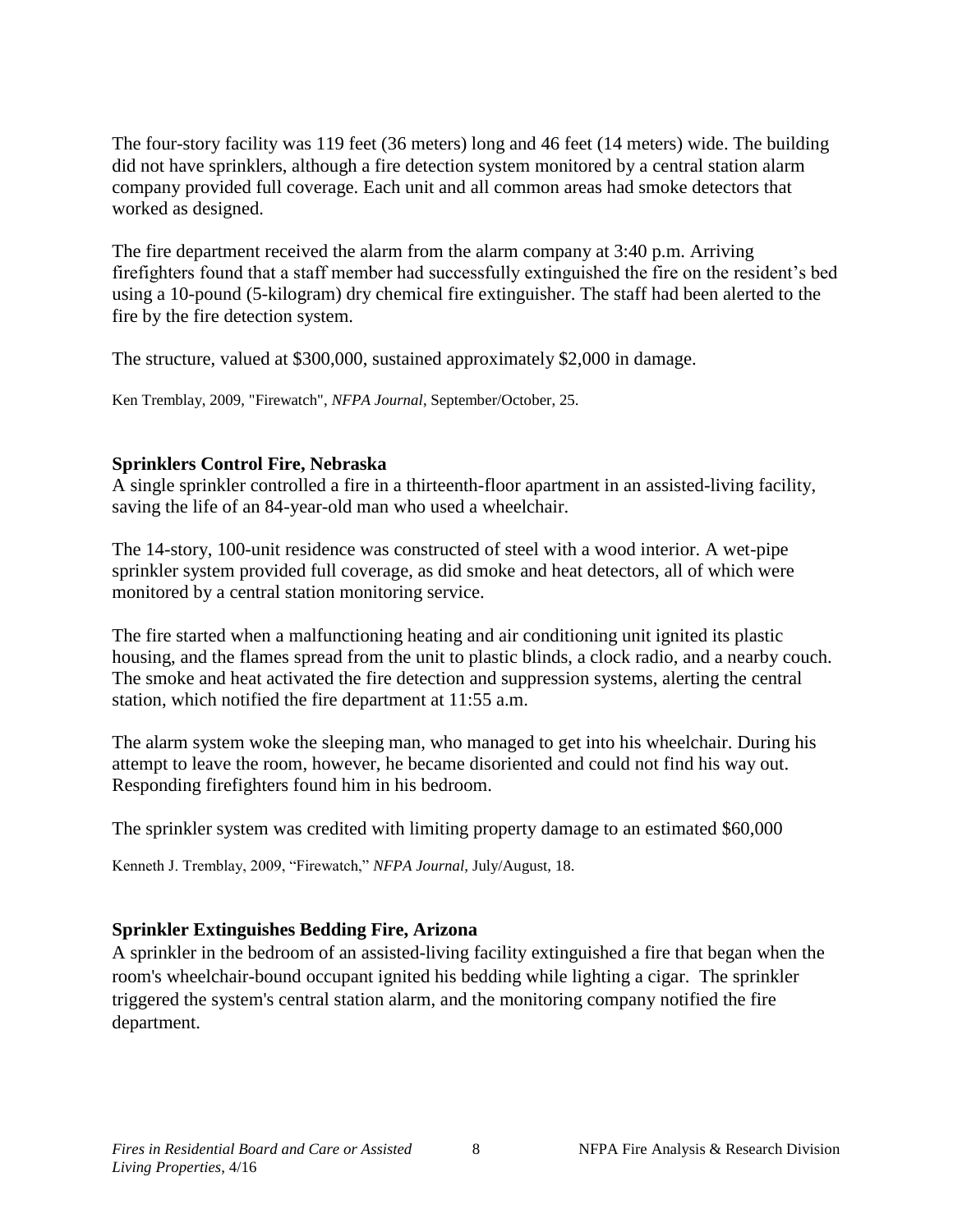The single-story building, constructed of concrete block walls with a wood roof covered in asphalt shingles, had a wet-pipe sprinkler system. Smoke detectors located in the hallways operated as designed.

Arriving firefighters, who received the alarm at 8:53 p.m., found the fire extinguished. They treated the room's 82-year-old occupant, who had suffered burns on his legs, and took him to the hospital, where he contracted a fatal infection.

The \$3-million structure sustained \$5,000 in structural damage, as well as \$3,000 in damage to its contents, valued at \$750,000.

Kenneth J. Tremblay, 2009, "Firewatch," *NFPA Journal*, May/June, 42.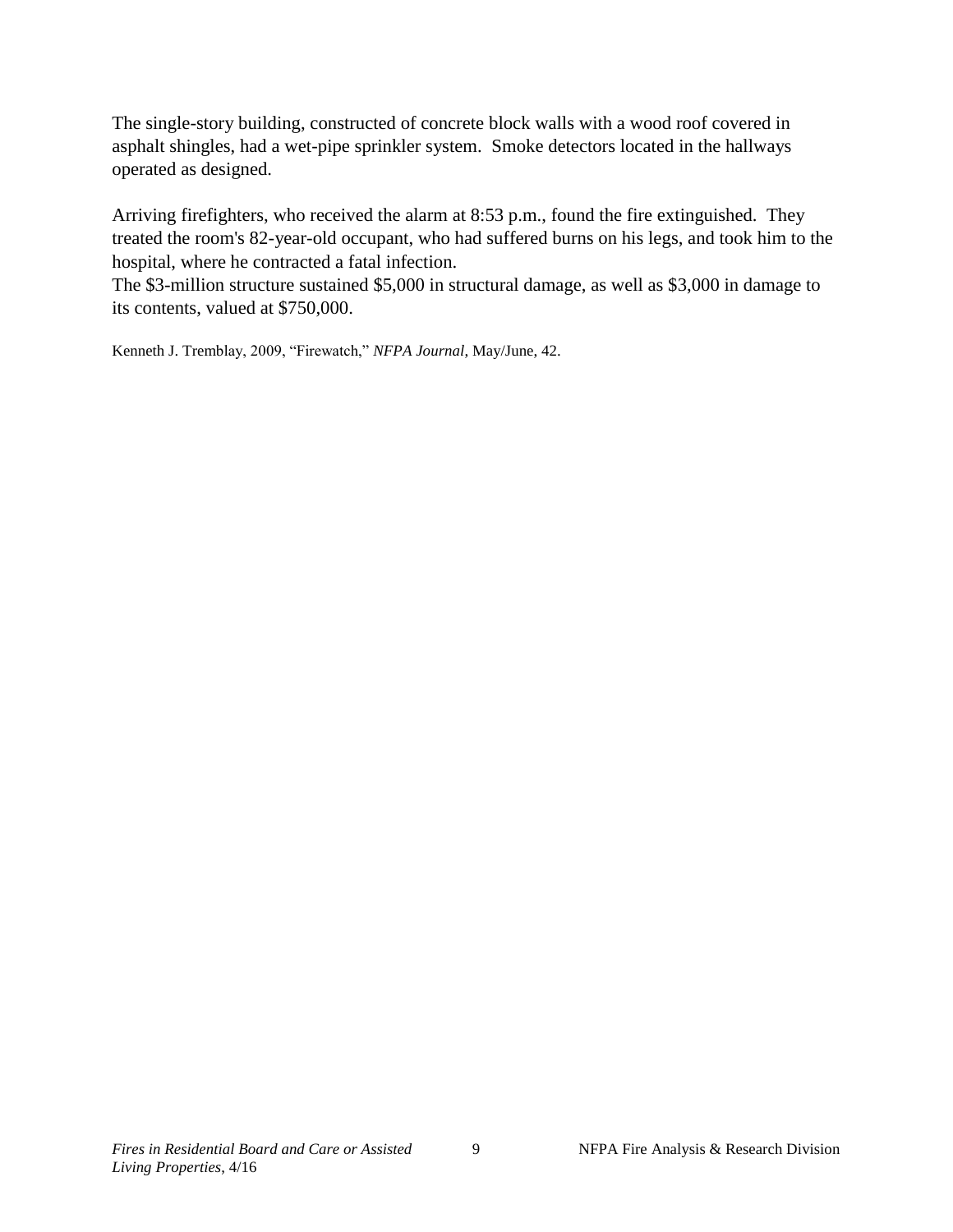# Appendix A. How National Estimates Statistics Are Calculated

The statistics in this analysis are estimates derived from the U.S. Fire Administration's (USFA's) National Fire Incident Reporting System (NFIRS) and the National Fire Protection Association's (NFPA's) annual survey of U.S. fire departments. NFIRS is a voluntary system by which participating fire departments report detailed factors about the fires to which they respond. Roughly two-thirds of U.S. fire departments participate, although not all of these departments provide data every year. Fires reported to federal or state fire departments or industrial fire brigades are not included in these estimates.

NFIRS provides the most detailed incident information of any national database not limited to large fires. NFIRS is the only database capable of addressing national patterns for fires of all sizes by specific property use and specific fire cause. NFIRS also captures information on the extent of flame spread, and automatic detection and suppression equipment. For more information about NFIRS visit [http://www.nfirs.fema.gov/.](http://www.nfirs.fema.gov/) Copies of the paper forms may be downloaded from [http://www.nfirs.fema.gov/documentation/design/NFIRS\\_Paper\\_Forms\\_2008.pdf.](http://www.nfirs.fema.gov/documentation/design/NFIRS_Paper_Forms_2008.pdf)

NFIRS has a wide variety of data elements and code choices. The NFIRS database contains coded information. Many code choices describe several conditions. These cannot be broken down further. For example, area of origin code 83 captures fires starting in vehicle engine areas, running gear areas or wheel areas. It is impossible to tell the portion of each from the coded data.

#### **Methodology may change slightly from year to year.**

NFPA is continually examining its methodology to provide the best possible answers to specific questions, methodological and definitional changes can occur. *Earlier editions of the same report may have used different methodologies to produce the same analysis, meaning that the estimates are not directly comparable from year to year.* 

#### **NFPA's fire department experience survey provides estimates of the big picture.**

Each year, NFPA conducts an annual survey of fire departments which enables us to capture a summary of fire department experience on a larger scale. Surveys are sent to all municipal departments protecting populations of 50,000 or more and a random sample, stratified by community size, of the smaller departments. Typically, a total of roughly 3,000 surveys are returned, representing about one of every ten U.S. municipal fire departments and about one third of the U.S. population.

The survey is stratified by size of population protected to reduce the uncertainty of the final estimate. Small rural communities have fewer people protected per department and are less likely to respond to the survey. A larger number must be surveyed to obtain an adequate sample of those departments. (NFPA also makes follow-up calls to a sample of the smaller fire departments that do not respond, to confirm that those that did respond are truly representative of fire departments their size.) On the other hand, large city departments are so few in number and protect such a large proportion of the total U.S. population that it makes sense to survey all of them. Most respond, resulting in excellent precision for their part of the final estimate.

The survey includes the following information: (1) the total number of fire incidents, civilian deaths, and civilian injuries, and the total estimated property damage (in dollars), for each of the major property use classes defined in NFIRS; (2) the number of on-duty firefighter injuries, by type of duty and nature of illness; 3) the number and nature of non-fire incidents; and (4)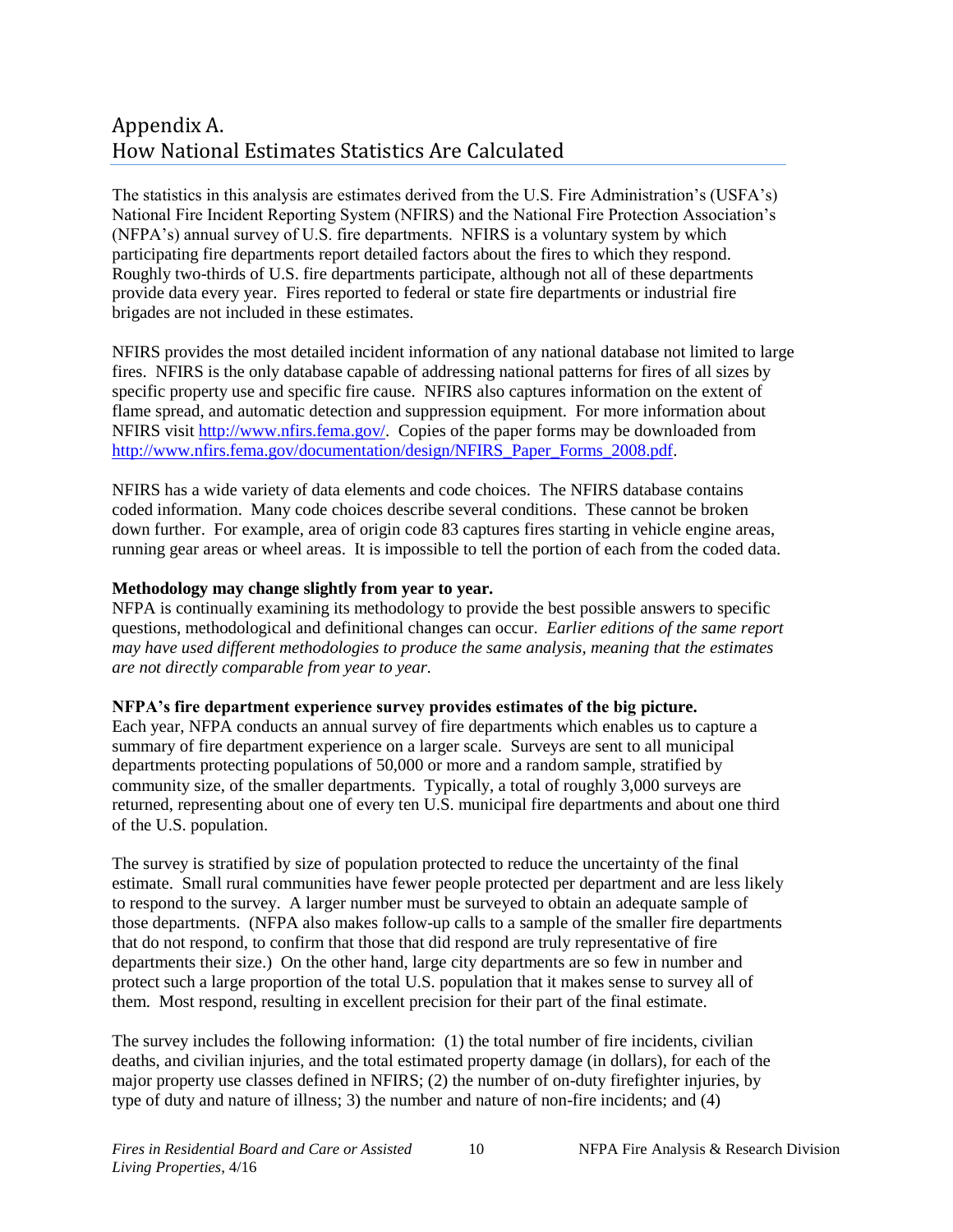information on the type of community protected (e.g., county versus township versus city) and the size of the population protected, which is used in the statistical formula for projecting national totals from sample results. The results of the survey are published in the annual report *Fire Loss in the United States*. To download a free copy of the report, visit [http://www.nfpa.org/assets/files/PDF/OS.fireloss.pdf.](http://www.nfpa.org/assets/files/PDF/OS.fireloss.pdf)

#### **Projecting NFIRS to National Estimates**

As noted, NFIRS is a voluntary system. Different states and jurisdictions have different reporting requirements and practices. Participation rates in NFIRS are not necessarily uniform across regions and community sizes, both factors correlated with frequency and severity of fires. This means NFIRS may be susceptible to systematic biases. No one at present can quantify the size of these deviations from the ideal, representative sample, so no one can say with confidence that they are or are not serious problems. But there is enough reason for concern so that a second database -- the NFPA survey -- is needed to project NFIRS to national estimates and to project different parts of NFIRS separately. This multiple calibration approach makes use of the annual NFPA survey where its statistical design advantages are strongest.

Scaling ratios are obtained by comparing NFPA's projected totals of residential structure fires, non-residential structure fires, vehicle fires, and outside and other fires, and associated civilian deaths, civilian injuries, and direct property damage with comparable totals in NFIRS. Estimates of specific fire problems and circumstances are obtained by multiplying the NFIRS data by the scaling ratios. Reports for incidents in which mutual aid was given are excluded from NFPA's analyses.

Analysts at the NFPA, the USFA and the Consumer Product Safety Commission developed the specific basic analytical rules used for this procedure. "The National Estimates Approach to U.S. Fire Statistics," by John R. Hall, Jr. and Beatrice Harwood, provides a more detailed explanation of national estimates. A copy of the article is available online at<http://www.nfpa.org/osds> or through NFPA's One-Stop Data Shop.

Version 5.0 of NFIRS, first introduced in 1999, used a different coding structure for many data elements, added some property use codes, and dropped others. The essentials of the approach described by Hall and Harwood are still used, but some modifications have been necessary to accommodate the changes in NFIRS 5.0.

Figure A.1 shows the percentage of fires originally collected in the NFIRS 5.0 system. Each year's release version of NFIRS data also includes data collected in older versions of NFIRS that were converted to NFIRS 5.0 codes.

From 1999 data on, analyses are based on scaling ratios using only data originally collected in NFIRS 5.0:

NFPA survey projections NFIRS totals (Version 5.0)

For 1999 to 2001, the same rules may be applied, but estimates for these years in this form will be less reliable due to the smaller amount of data originally collected in NFIRS 5.0; they should be viewed with extreme caution.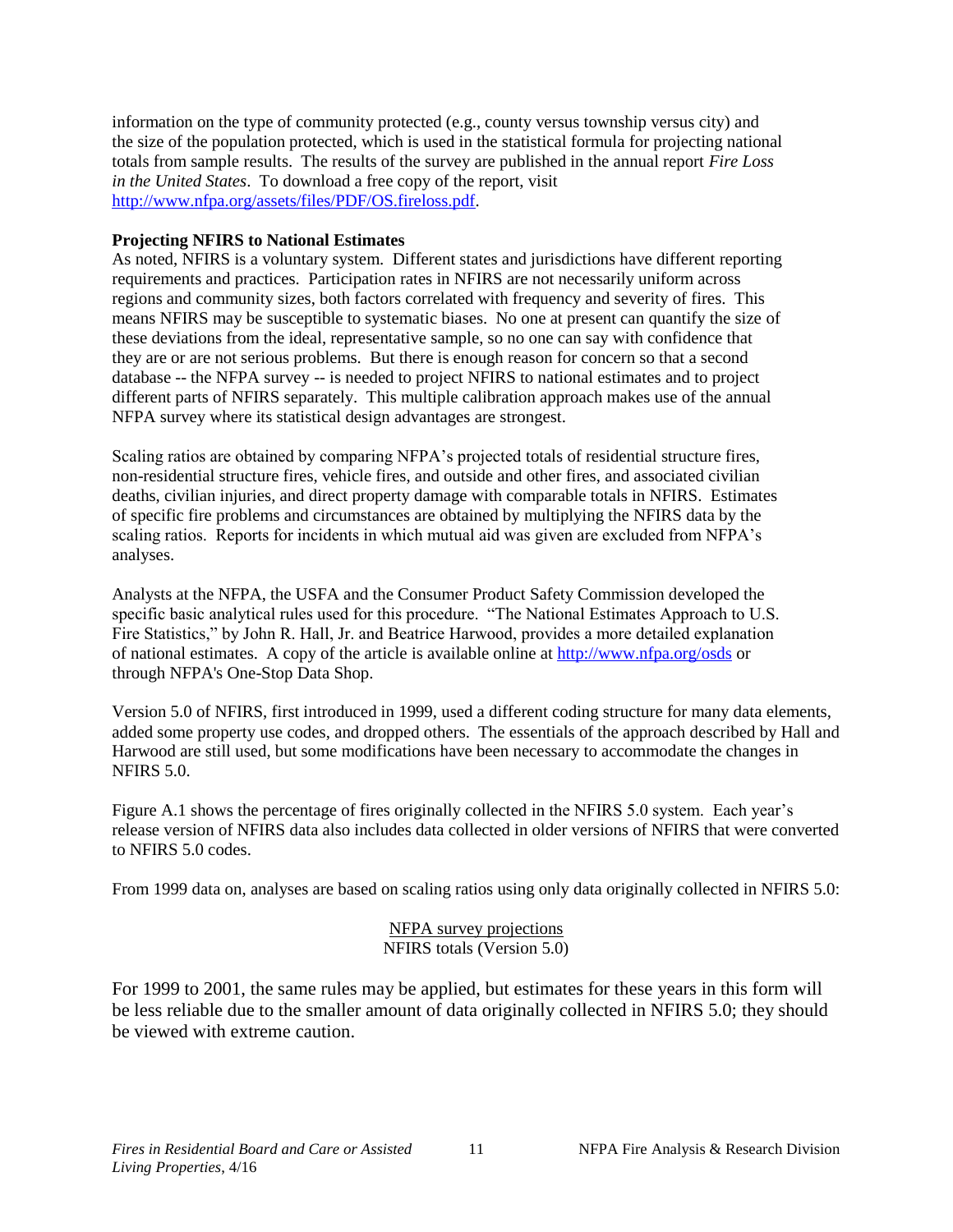

**Figure A.1. Fires Originally Collected in NFIRS 5.0 by Year**

NFIRS 5.0 introduced six categories of confined structure fires, including:

- cooking fires confined to the cooking vessel,
- confined chimney or flue fires,
- confined incinerator fire,
- confined fuel burner or boiler fire or delayed ignition,
- confined commercial compactor fire, and
- trash or rubbish fires in a structure with no flame damage to the structure or its contents.

Because this analysis focused on fatalities only, no distinction was made between confined and nonconfined fires.

For most fields other than Property Use and Incident Type, NFPA allocates unknown data proportionally among known data. This approach assumes that if the missing data were known, it would be distributed in the same manner as the known data. NFPA makes additional adjustments to several fields. *Casualty and loss projections can be heavily influenced by the inclusion or exclusion of unusually serious fire.* 

In the formulas that follow, the term "all fires" refers to all fires in NFIRS on the dimension studied. The percentages of fires with known or unknown data are provided for non-confined fires and associated losses, and for confined fires only.

**Rounding and percentages.** The data shown are estimates and generally rounded. An entry of zero may be a true zero or it may mean that the value rounds to zero. Percentages are calculated from unrounded values. It is quite possible to have a percentage entry of up to 100% even if the rounded number entry is zero. The same rounded value may account for a slightly different percentage share. Because percentages are expressed in integers and not carried out to several decimal places, percentages that appear identical may be associated with slightly different values.

In the formulas that follow, the term "all fires" refers to all fires in NFIRS on the dimension studied. The percentages of fires with known or unknown data are provided for non-confined fires and associated losses, and for confined fires only.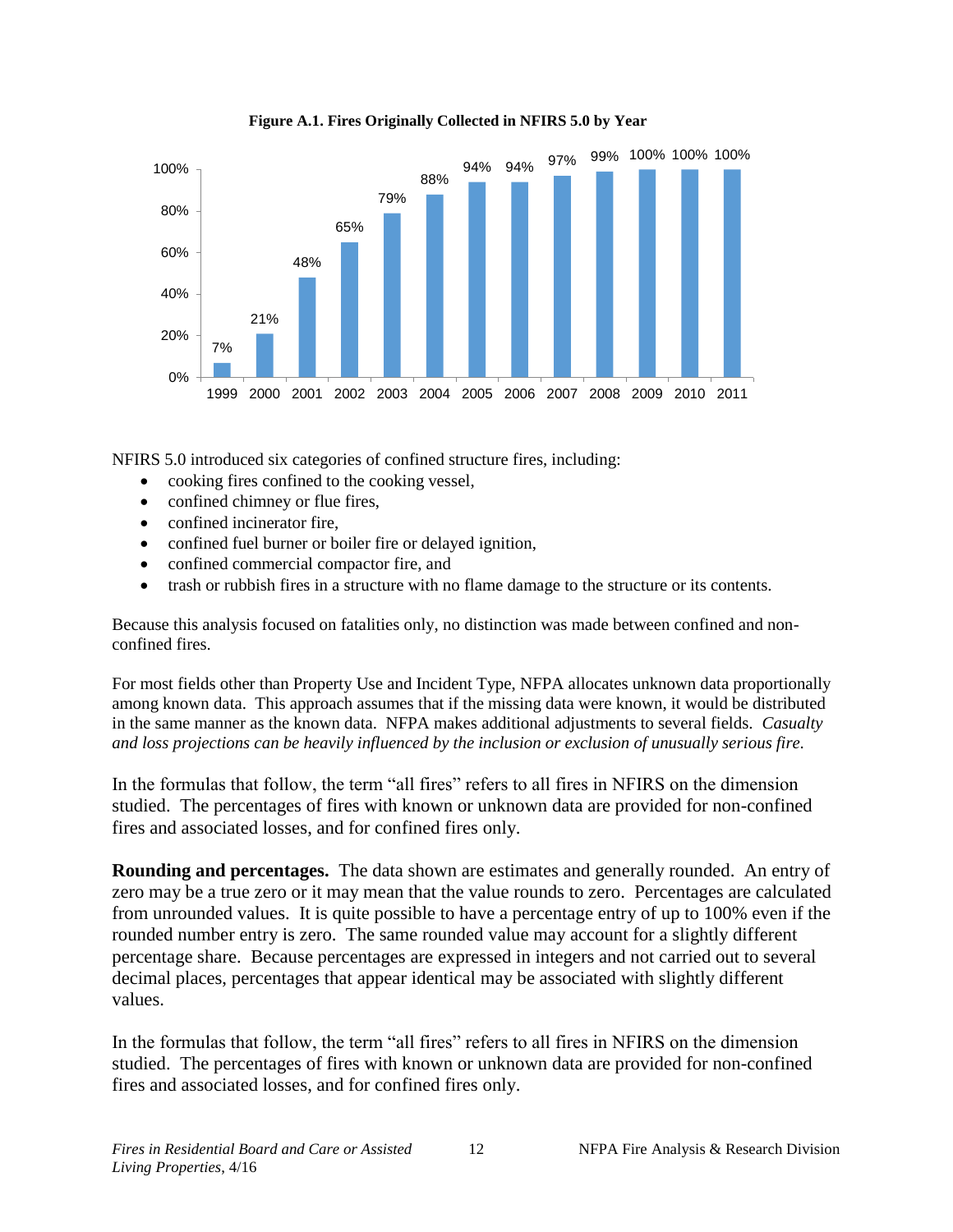**Cause of Ignition:** This field is used chiefly to identify intentional fires. "Unintentional" in this field is a specific entry and does not include other fires that were not intentionally set: failure of equipment or heat source, act of nature, or "other" (unclassified)." The last should be used for exposures but has been used for other situations as well. Fires that were coded as under investigation and those that were coded as undetermined after investigation were treated as unknown.

Factor Contributing to Ignition: In this field, the code "none" is treated as an unknown and allocated proportionally. For Human Factor Contributing to Ignition, NFPA enters a code for "not reported" when no factors are recorded. "Not reported" is treated as an unknown, but the code "none" is treated as a known code and not allocated. Multiple entries are allowed in both of these fields. Percentages are calculated on the total number of fires, not entries, resulting in sums greater than 100%. Although Factor Contributing to Ignition is only required when the cause of ignition was coded as: 2) unintentional, 3) failure of equipment or heat source; or 4) act of nature, data is often present when not required. Consequently, any fire in which no factor contributing to ignition was entered was treated as unknown.

In some analyses, all entries in the category of mechanical failure, malfunction (factor contributing to ignition 20-29) are combined and shown as one entry, "mechanical failure or malfunction." This category includes:

- 21. Automatic control failure;
- 22. Manual control failure;
- 23. Leak or break. Includes leaks or breaks from containers or pipes. Excludes operational deficiencies and spill mishaps;
- 25. Worn out;
- 26. Backfire. Excludes fires originating as a result of hot catalytic converters;
- 27. Improper fuel used; Includes the use of gasoline in a kerosene heater and the like; and
- 20. Mechanical failure or malfunction, other.

Entries in "electrical failure, malfunction" (factor contributing to ignition 30-39) may also be combined into one entry, "electrical failure or malfunction." This category includes:

- 31. Water-caused short circuit arc;
- 32. Short-circuit arc from mechanical damage;
- 33. Short-circuit arc from defective or worn insulation;
- 34. Unspecified short circuit arc;
- 35. Arc from faulty contact or broken connector, including broken power lines and loose connections;
- 36. Arc or spark from operating equipment, switch, or electric fence;
- 37. Fluorescent light ballast; and
- 30. Electrical failure or malfunction, other.

**Heat Source.** In NFIRS 5.0, one grouping of codes encompasses various types of open flames and smoking materials. In the past, these had been two separate groupings. A new code was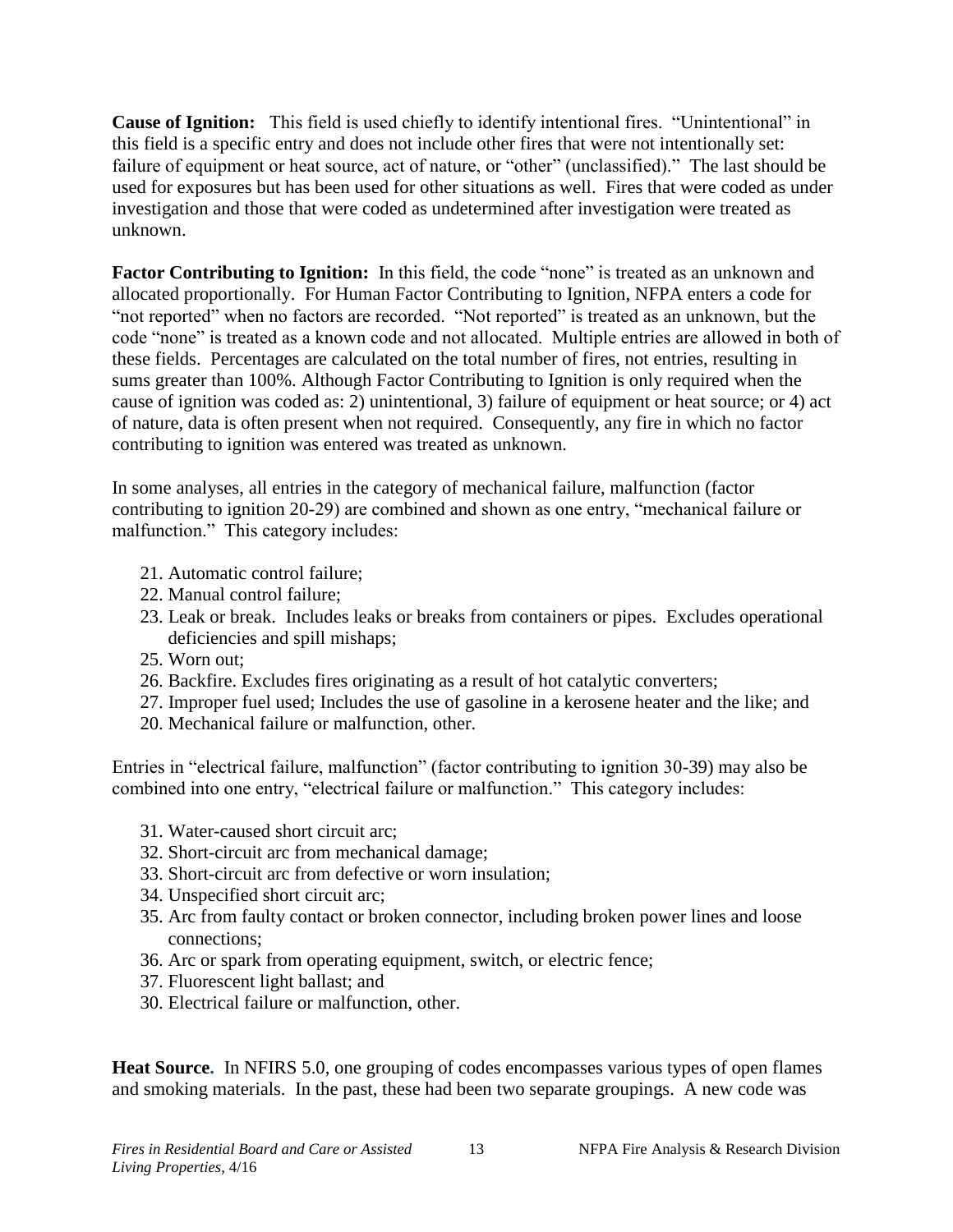added to NFIRS 5.0, which is code 60: "Heat from open flame or smoking material, other." NFPA treats this code as a partial unknown and allocates it proportionally across the codes in the 61-69 range, shown below.

- 61. Cigarette;
- 62. Pipe or cigar;
- 63. Heat from undetermined smoking material;
- 64. Match;
- 65. Lighter: cigarette lighter, cigar lighter;
- 66. Candle;
- 67 Warning or road flare, fuse;
- 68. Backfire from internal combustion engine. Excludes flames and sparks from an exhaust system, (11); and
- 69. Flame/torch used for lighting. Includes gas light and gas-/liquid-fueled lantern.

In addition to the conventional allocation of missing and undetermined fires, NFPA multiplies fires with codes in the 61-69 range by

## All fires in range 60-69 All fires in range 61-69

The downside of this approach is that heat sources that are truly a different type of open flame or smoking material are erroneously assigned to other categories. The grouping "smoking materials" includes codes 61-63 (cigarettes, pipes or cigars, and heat from undetermined smoking material, with a proportional share of the code 60s and true unknown data.

**Equipment Involved in Ignition (EII).** NFIRS 5.0 originally defined EII as the piece of equipment that provided the principal heat source to cause ignition if the equipment malfunctioned or was used improperly. In 2006, the definition was modified to "the piece of equipment that provided the principal heat source to cause ignition." However, much of the data predates the change. Individuals who have already been trained with the older definition may not change their practices. To compensate, NFPA treats fires in which EII = NNN and heat source is not in the range of 40-99 as an additional unknown.

To allocate unknown data for EII, the known data is multiplied by

All fires

(All fires – blank – undetermined – [fires in which EII =NNN and heat source  $\langle$  >40-99])

In addition, the partially unclassified codes for broad equipment groupings (i.e., code 100 heating, ventilation, and air conditioning, other; code 200 - electrical distribution, lighting and power transfer, other; etc.) were allocated proportionally across the individual code choices in their respective broad groupings (heating, ventilation, and air conditioning; electrical distribution, lighting and power transfer, other; etc.). Equipment that is totally unclassified is not allocated further. This approach has the same downside as the allocation of heat source 60 described above. Equipment that is truly different is erroneously assigned to other categories.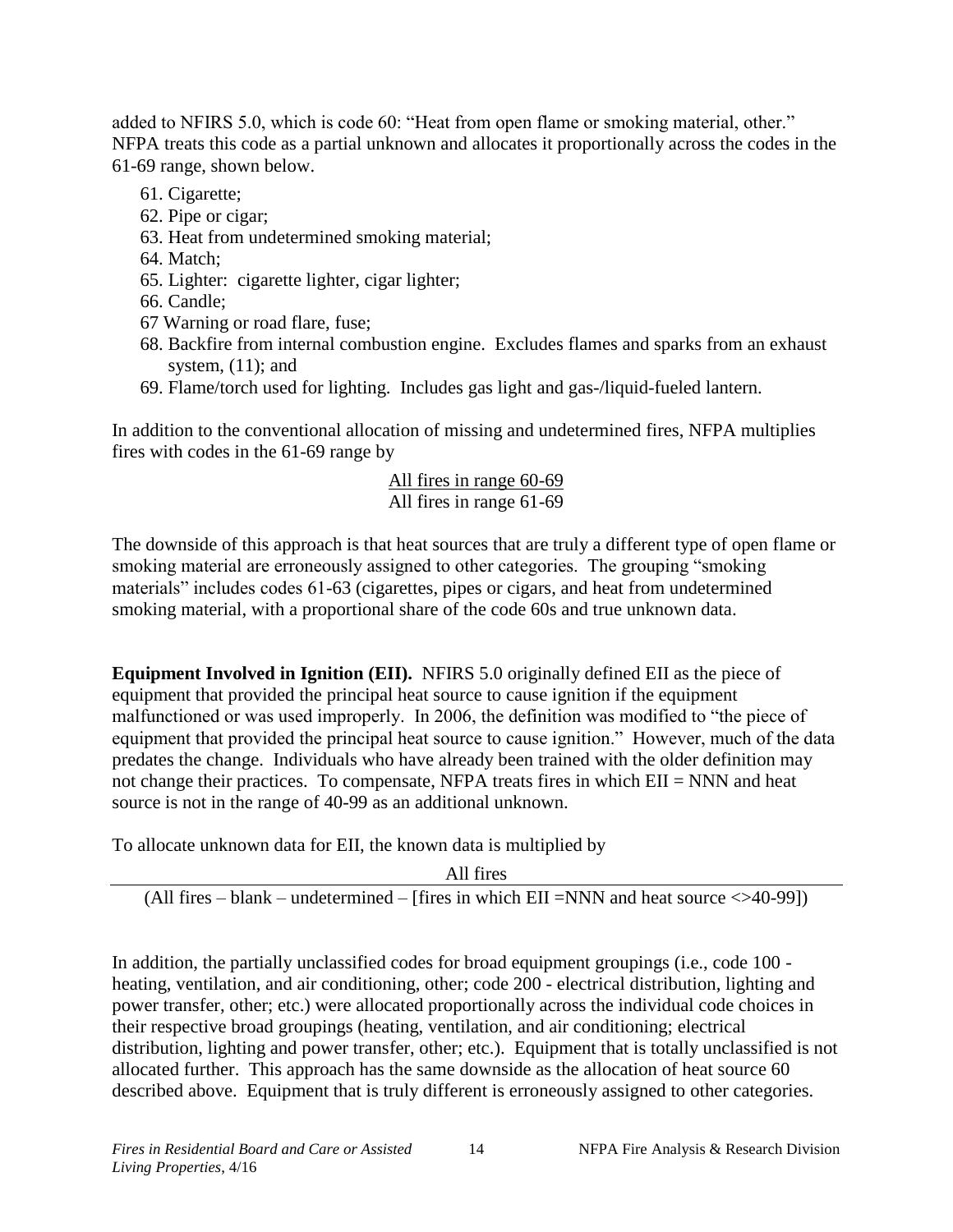In some analyses, various types of equipment are grouped together.

| 131<br>Furnace, local heating unit, built-in<br>Fixed or portable space heater<br>123<br>Fireplace with insert or stove<br>124<br>Heating stove<br>141<br>Heater, excluding catalytic and oil-filled<br>142<br>Catalytic heater<br>Oil-filled heater<br>143<br>Fireplace or chimney<br>Fireplace or chimney<br>120<br>121<br>Fireplace, masonry<br>122<br>Fireplace, factory-built<br>125<br>Chimney connector or vent connector<br>126<br>Chimney – brick, stone or masonry<br>127<br>210<br>Unclassified electrical wiring<br>Fixed wiring and related equipment<br>211<br>Electrical power or utility line<br>212<br>Electrical service supply wires from utility<br>213<br>Electric meter or meter box<br>214<br>Wiring from meter box to circuit breaker<br>215<br>Panel board, switch board or circuit breaker<br>board<br>Electrical branch circuit<br>216<br>217<br>Outlet or receptacle | <b>Code Grouping</b><br>Central heat | <b>EII</b> Code<br>132<br>133 | <b>NFIRS</b> definitions<br>Furnace or central heating unit<br>Boiler (power, process or heating) |
|--------------------------------------------------------------------------------------------------------------------------------------------------------------------------------------------------------------------------------------------------------------------------------------------------------------------------------------------------------------------------------------------------------------------------------------------------------------------------------------------------------------------------------------------------------------------------------------------------------------------------------------------------------------------------------------------------------------------------------------------------------------------------------------------------------------------------------------------------------------------------------------------------|--------------------------------------|-------------------------------|---------------------------------------------------------------------------------------------------|
|                                                                                                                                                                                                                                                                                                                                                                                                                                                                                                                                                                                                                                                                                                                                                                                                                                                                                                  |                                      |                               |                                                                                                   |
|                                                                                                                                                                                                                                                                                                                                                                                                                                                                                                                                                                                                                                                                                                                                                                                                                                                                                                  |                                      |                               |                                                                                                   |
|                                                                                                                                                                                                                                                                                                                                                                                                                                                                                                                                                                                                                                                                                                                                                                                                                                                                                                  |                                      |                               |                                                                                                   |
|                                                                                                                                                                                                                                                                                                                                                                                                                                                                                                                                                                                                                                                                                                                                                                                                                                                                                                  |                                      |                               |                                                                                                   |
|                                                                                                                                                                                                                                                                                                                                                                                                                                                                                                                                                                                                                                                                                                                                                                                                                                                                                                  |                                      |                               |                                                                                                   |
|                                                                                                                                                                                                                                                                                                                                                                                                                                                                                                                                                                                                                                                                                                                                                                                                                                                                                                  |                                      |                               |                                                                                                   |
|                                                                                                                                                                                                                                                                                                                                                                                                                                                                                                                                                                                                                                                                                                                                                                                                                                                                                                  |                                      |                               |                                                                                                   |
|                                                                                                                                                                                                                                                                                                                                                                                                                                                                                                                                                                                                                                                                                                                                                                                                                                                                                                  |                                      |                               |                                                                                                   |
|                                                                                                                                                                                                                                                                                                                                                                                                                                                                                                                                                                                                                                                                                                                                                                                                                                                                                                  |                                      |                               |                                                                                                   |
|                                                                                                                                                                                                                                                                                                                                                                                                                                                                                                                                                                                                                                                                                                                                                                                                                                                                                                  |                                      |                               |                                                                                                   |
|                                                                                                                                                                                                                                                                                                                                                                                                                                                                                                                                                                                                                                                                                                                                                                                                                                                                                                  |                                      |                               |                                                                                                   |
|                                                                                                                                                                                                                                                                                                                                                                                                                                                                                                                                                                                                                                                                                                                                                                                                                                                                                                  |                                      |                               |                                                                                                   |
|                                                                                                                                                                                                                                                                                                                                                                                                                                                                                                                                                                                                                                                                                                                                                                                                                                                                                                  |                                      |                               |                                                                                                   |
|                                                                                                                                                                                                                                                                                                                                                                                                                                                                                                                                                                                                                                                                                                                                                                                                                                                                                                  |                                      |                               | Chimney-metal, including stovepipe or flue                                                        |
|                                                                                                                                                                                                                                                                                                                                                                                                                                                                                                                                                                                                                                                                                                                                                                                                                                                                                                  |                                      |                               |                                                                                                   |
|                                                                                                                                                                                                                                                                                                                                                                                                                                                                                                                                                                                                                                                                                                                                                                                                                                                                                                  |                                      |                               |                                                                                                   |
|                                                                                                                                                                                                                                                                                                                                                                                                                                                                                                                                                                                                                                                                                                                                                                                                                                                                                                  |                                      |                               |                                                                                                   |
|                                                                                                                                                                                                                                                                                                                                                                                                                                                                                                                                                                                                                                                                                                                                                                                                                                                                                                  |                                      |                               |                                                                                                   |
|                                                                                                                                                                                                                                                                                                                                                                                                                                                                                                                                                                                                                                                                                                                                                                                                                                                                                                  |                                      |                               |                                                                                                   |
|                                                                                                                                                                                                                                                                                                                                                                                                                                                                                                                                                                                                                                                                                                                                                                                                                                                                                                  |                                      |                               |                                                                                                   |
|                                                                                                                                                                                                                                                                                                                                                                                                                                                                                                                                                                                                                                                                                                                                                                                                                                                                                                  |                                      |                               |                                                                                                   |
|                                                                                                                                                                                                                                                                                                                                                                                                                                                                                                                                                                                                                                                                                                                                                                                                                                                                                                  |                                      |                               |                                                                                                   |
|                                                                                                                                                                                                                                                                                                                                                                                                                                                                                                                                                                                                                                                                                                                                                                                                                                                                                                  |                                      |                               |                                                                                                   |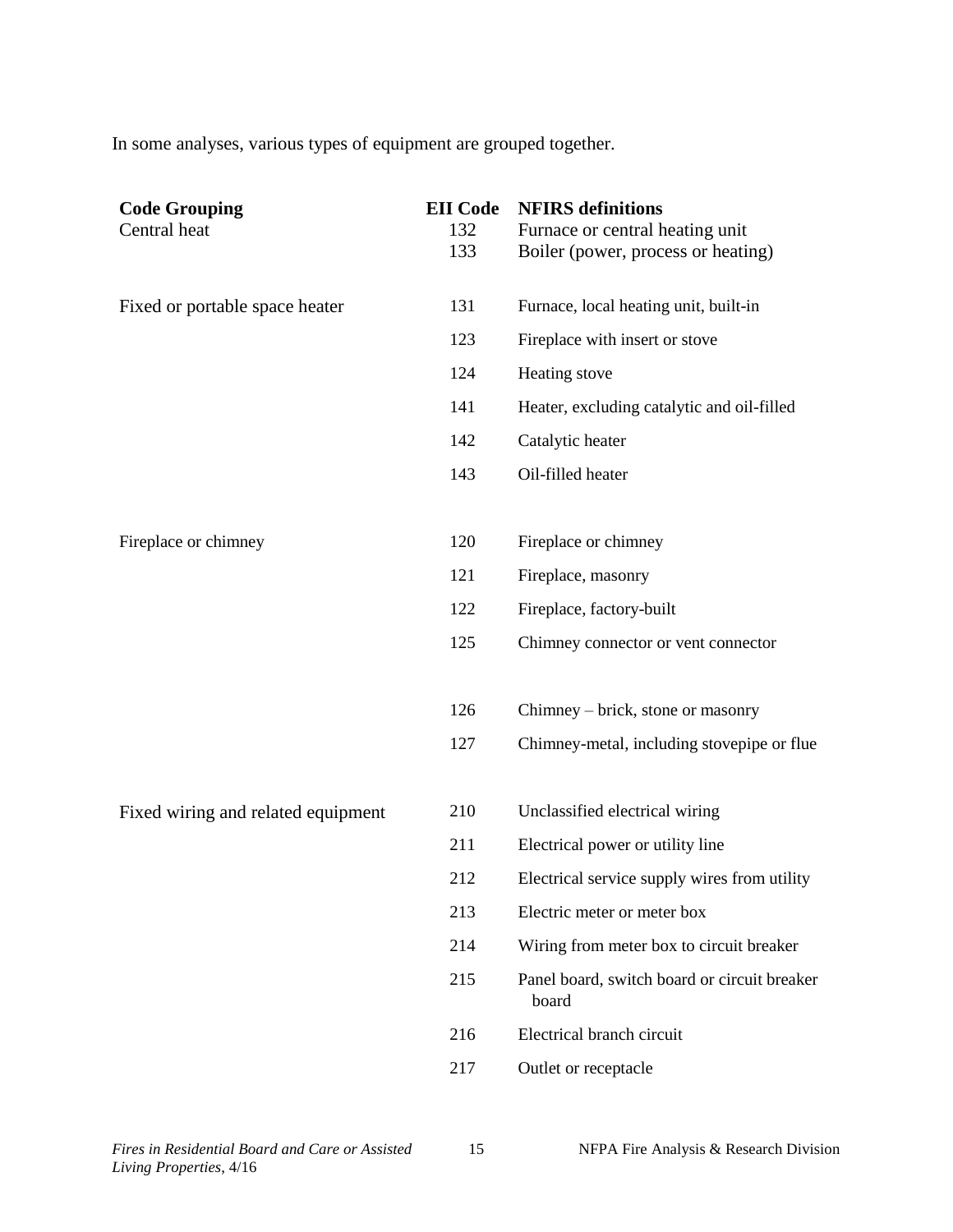|  | 218 |  | Wall switch |
|--|-----|--|-------------|
|--|-----|--|-------------|

Ground fault interrupter

- Transformers and power supplies 221 Distribution-type transformer
	- Overcurrent, disconnect equipment
	- Low-voltage transformer
	- Generator
	- Inverter
	- Uninterrupted power supply (UPS)
	- Surge protector
	- Battery charger or rectifier
	- Battery (all types)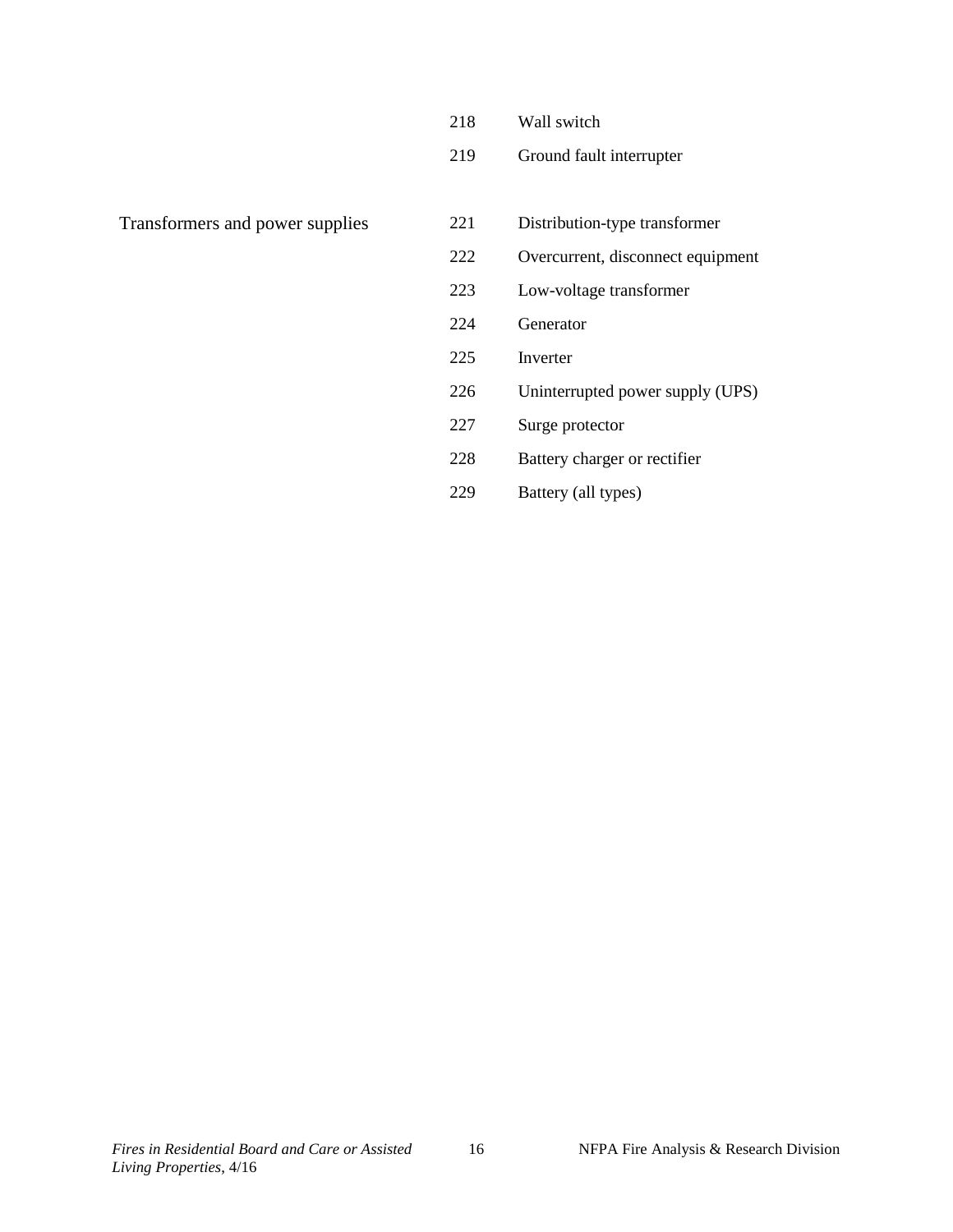| <b>Code Grouping</b><br>Lamp, bulb or lighting  | <b>EII</b> Code<br>230 | <b>NFIRS</b> definitions<br>Unclassified lamp or lighting |
|-------------------------------------------------|------------------------|-----------------------------------------------------------|
|                                                 | 231                    | Lamp-tabletop, floor or desk                              |
|                                                 | 232                    | Lantern or flashlight                                     |
|                                                 | 233                    | Incandescent lighting fixture                             |
|                                                 | 234                    | Fluorescent light fixture or ballast                      |
|                                                 | 235                    | Halogen light fixture or lamp                             |
|                                                 | 236                    | Sodium or mercury vapor light fixture or<br>lamp          |
|                                                 | 237                    | Work or trouble light                                     |
|                                                 | 238                    | Light bulb                                                |
|                                                 | 241                    | Nightlight                                                |
|                                                 | 242                    | Decorative lights – line voltage                          |
|                                                 | 243                    | Decorative or landscape lighting – low<br>voltage         |
|                                                 | 244                    | Sign                                                      |
| Cord or plug                                    | 260                    | Unclassified cord or plug                                 |
|                                                 | 261                    | Power cord or plug, detachable from<br>appliance          |
|                                                 | 262                    | Power cord or plug- permanently attached                  |
|                                                 | 263                    | Extension cord                                            |
| Torch, burner or soldering iron                 | 331                    | Welding torch                                             |
|                                                 | 332                    | Cutting torch                                             |
|                                                 | 333                    | Burner, including Bunsen burners                          |
|                                                 | 334                    | Soldering equipment                                       |
| Portable cooking or warming<br>equipment        | 631                    | Coffee maker or teapot                                    |
|                                                 | 632                    | Food warmer or hot plate                                  |
| Fires in Residential Board and Care or Assisted | 17                     | NFPA Fire Analysis & Research Division                    |

*Living Properties*, 4/16